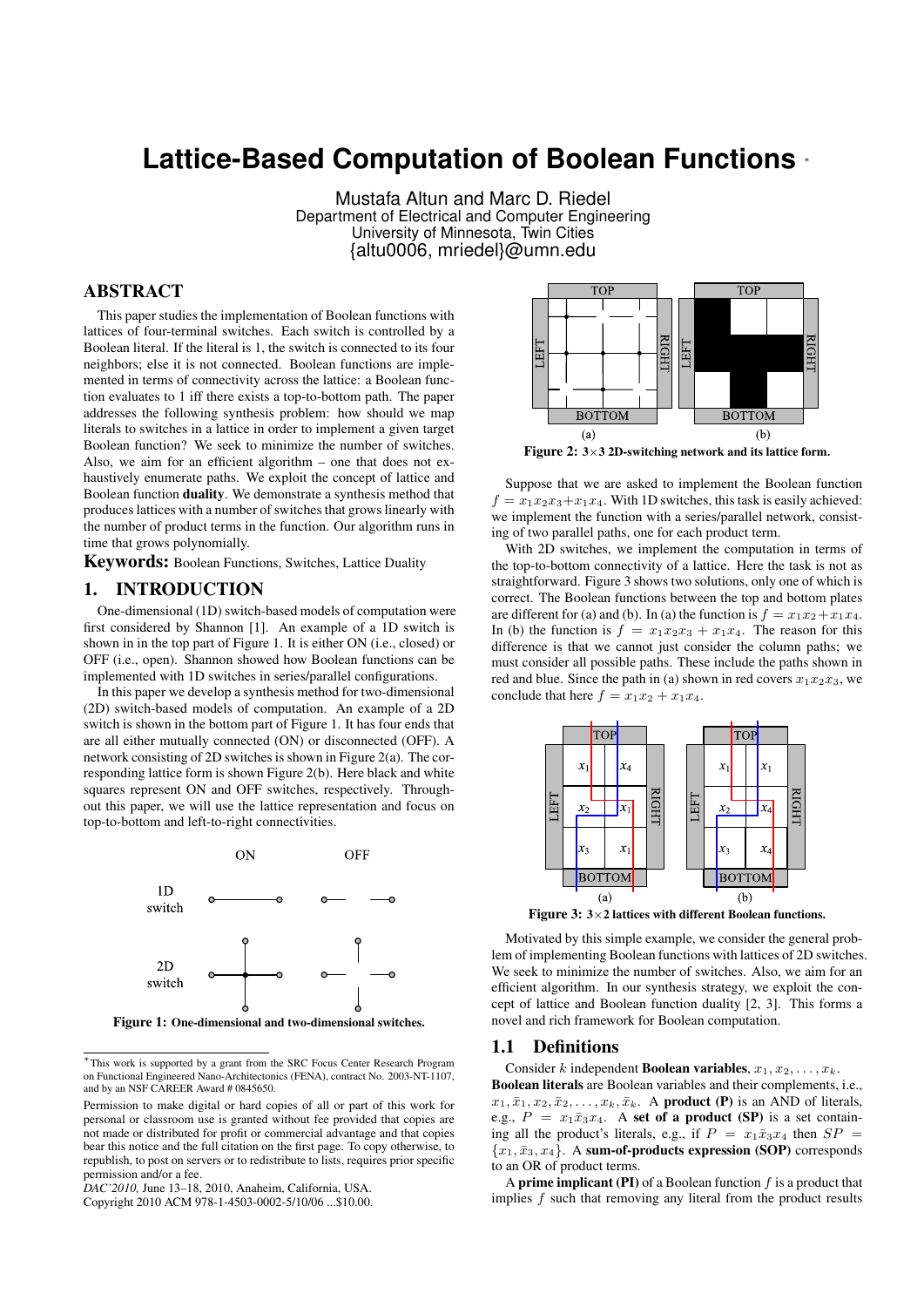in a new product that does not imply  $f$ . An **irredundant sum-of**products expression (ISOP) is an SOP, where each product is a PI, and no PI can be deleted without changing the Boolean function f represented by the expression. Among the SOPs for f, one with the minimum number of products is a minimum sum-of-products expression (MSOP).

 $f$  and  $g$  are **dual Boolean functions** iff

$$
f(x_1,x_2,\ldots,x_k)=\bar{g}(\bar{x}_1,\bar{x}_2,\ldots,\bar{x}_k).
$$

A dual of a function can also be obtained by interchanging AND and OR operations as well as the constants 0 and 1. For example, if  $f = x_1 x_2 + \bar{x}_1 x_3$  then  $f^D = (x_1 + x_2)(\bar{x}_1 + x_3)$ . Another trivial example is that for  $f = 1$  the dual is  $f^D = 0$ .

# 2. SYNTHESIZING LATTICE-BASED COM-PUTATION

In our approach, the input Boolean literals are applied to sites of the lattice. Each site is a 2D switch that is ON (OFF) if the corresponding input literal is 1 (0). Call the Boolean functions that are implemented according to the top-to-bottom and left-to-right plate connectivities  $f_L$  and  $g_L$ , respectively.

Note that the Boolean functions  $f_L$  and  $g_L$  are the OR of all topto-bottom and left-to-right paths, respectively. Since each path corresponds to the AND of inputs, the paths taken together correspond to the OR of these AND terms, so implement a sum-of-products expression.



Figure 4:  $2 \times 3$  lattice with assigned literals.

Consider the example shown in Figure 4: here there are 6 switches, 3 top-to-bottom paths and 4 left-to-right paths. So  $f_L$  is the OR of the 3 products  $x_1x_3, \bar{x}_1x_2, x_3x_4$  and  $g_L$  is the OR of the 4 products  $x_1x_2x_3, x_1\bar{x}_1x_2x_4, \bar{x}_1x_2x_3x_3, \bar{x}_1x_3x_4$ . As a result,  $f_L =$  $x_1x_3 + \bar{x}_1x_2 + x_3x_4$  and  $g_L = \bar{x}_1x_3x_4 + x_2x_3$  (both in MSOP form).

This paper address the following logic synthesis problem: given a target Boolean function  $f<sub>T</sub>$ , how should we map literals to the sites in a lattice such that  $f_L = f_T$ ?

# 2.1 Mathematical Preliminaries

We propose two useful theorems. The first pertains to lattice functions and their duality relation. Suppose we are given a lattice and asked to compute  $f_L$  and  $g_L$ . As suggested above,  $f_L$ and  $g<sub>L</sub>$  are obtained by OR'ing all top-to-bottom and left-to-right paths, respectively. So we can compute  $f_L$  and  $g_L$  by examining all possible paths. Unfortunately, enumerating paths quickly becomes prohibitive as the size of the lattice grows. Indeed, the number of paths grows exponentially. For instance, a  $3 \times 3$  lattice has 9 topto-bottom paths, compared to 2 in a  $2 \times 2$  lattice. The following theorem suggests a different approach.

Theorem 1 *If we can find two dual functions* f *and* f <sup>D</sup> *that are implemented as subsets of all top-to-bottom and left-to-right paths, respectively, then*  $f_L = f$  *and*  $g_L = f^D$ .

Before presenting the proof, we provide some examples to elucidate the theorem.

#### Example 1 *We analyze the two lattices shown in Figure 5.*

Lattice (a)*: The top-to-bottom paths shown by red lines implement a Boolean function*  $f = x_1x_2 + \bar{x}_1x_3$ *. The left-to-right paths represented by blue lines implement a Boolean function* g =  $x_1x_3 + \bar{x}_1x_2$ . Since  $g = f^D$ , we can apply Theorem 1:  $f_L =$  $f = x_1 x_2 + \bar{x}_1 x_3$  and  $g_L = f^D = x_1 x_3 + \bar{x}_1 x_2$ . Relying on the *theorem, we obtained the functions* without *examining all possible* paths. Let us check the result by using the formal definition of  $f_L$ *and* gL*, namely the OR of all corresponding paths. Since there are 9 total top-to-bottom paths,*  $f_L = x_1 \bar{x}_1 + x_1 x_2 + x_1 \bar{x}_1 x_2 x_3 +$  $x_1\bar{x}_1x_2x_3 + x_2x_3 + \bar{x}_1x_2x_3 + x_1\bar{x}_1x_2x_3 + x_2x_3 + \bar{x}_1x_3$  *which is equal to*  $x_1x_2 + \bar{x}_1x_3$ *. Since there are* 9 total left-to-right paths,  $g_L = x_1x_3+x_1x_2x_3+x_1\bar{x}_1x_2x_3+x_1x_2x_3+x_1x_2x_3+x_1\bar{x}_1x_2+$  $\bar{x}_1x_2x_3 + \bar{x}_1x_2x_3 + \bar{x}_1x_2$  *which is equal to*  $x_1x_3 + \bar{x}_1x_2$ *. So Theorem 1 holds true for this example.*

Lattice (b)*: The top-to-bottom paths shown by red lines implement a Boolean function*  $f = x_1x_2 + x_2x_3$ *. The left-to-right paths represented by blue lines implement a Boolean function* g =  $x_1x_3 + x_2$ . Since  $g = f^D$ , we can apply Theorem 1:  $f_L = f =$  $x_1x_2+x_2x_3$  and  $g_L = f^D = x_1x_3+x_2$ . Again, we can confirm *that the theorem holds.*



Figure 5: Examples to illustrate Theorem 1. .

PROOF. If  $f(x_1, x_2, \ldots, x_k) = 1$  then  $f_L = 1$ . From the definition of duality, if  $f(x_1, x_2, \ldots, x_k) = 0$  then  $g(\bar{x}_1, \bar{x}_2, \ldots, \bar{x}_k) =$  $\bar{f}(x_1, x_2, \ldots, x_k) = 1$ . This means that there is a left-to-right path consisting of all 0's, i.e.,  $f_L = 0$ . Thus, we conclude that  $f_L = f$ . Following the same argument for g, we conclude that  $g_L = f^D$ .

Note that Theorem 1 serves not only for analyzing lattice functions; it also provides a constructive method for synthesizing lattices with the requisite property, namely that the top-to-bottom and left-to-right functions are duals. In particular, the theorem suggests that we need only consider paths that are straight lines, i.e., columns and rows, in order to implement a target Boolean function. Before describing our approach, we present some useful properties of dual functions.

Suppose that functions  $f(x_1, x_2, \ldots, x_k)$  and  $f^{D}(x_1, x_2, \ldots, x_k)$ are given in ISOP form such that

$$
f = P_1 + P_2 + \dots + P_n
$$
 and  
 $f^{D} = P'_1 + P'_2 + \dots + P'_m$ 

f

where the  $P$ 's and  $P'$ 's are prime implicants.<sup>1</sup> We will use set representations for the prime implicants:

$$
P_i \rightarrow SP_i, \quad i = 1, 2, \dots, n
$$
  

$$
P'_j \rightarrow SP'_j, \quad j = 1, 2, \dots, m
$$

where each  $SP_i$  is the set of literals in the corresponding  $P_i$  and each  $SP'_j$  is the set of literals in the corresponding  $P'_j$ . Suppose

<sup>1</sup>Here ' is used to distinguish symbols. It does does *not* indicate negation.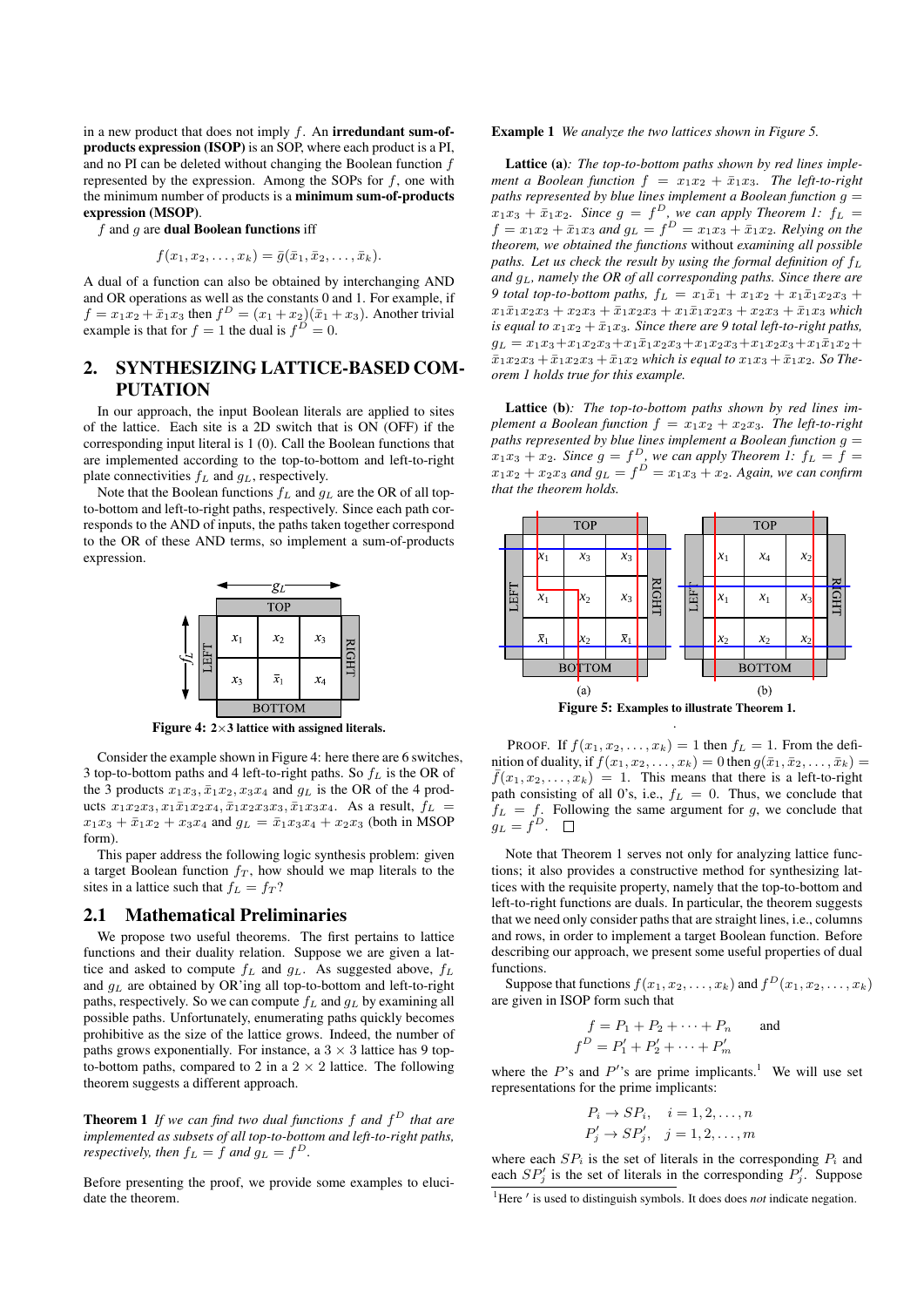that  $SP_i$  and  $SP'_j$  have  $z_i$  and  $z'_j$  elements, respectively. We first present a property of dual Boolean functions from [2]:

### Lemma 1 *Dual pairs* f *and* f <sup>D</sup> *must satisfy the condition*

 $SP_i \cap SP'_j \neq \emptyset$  *for every*  $i = 1, 2, \dots, n$  *and*  $j = 1, 2, \dots, m$ .

PROOF. The proof is by contradiction. Suppose that we focus on one product term  $P_i$  from f and assign all its literals, namely those in the set  $SP_i$ , to 0. In this case  $f^D = 0$ . However if there is a product term  $P'_j$  of  $f^D$  such that  $SP'_j \cap SP_i = \emptyset$ , then we can always make  $P'_{j}$  equal 1 because  $SP'_{j}$  does not contain any literals that were previously assigned 0. If follows that  $f^D = 1$ , a contradiction.  $\square$ 

Theorem 2 *Assume* f *and* f <sup>D</sup> *are in ISOP form. For any product term*  $P_i$  *of*  $f$ *, there exist* m *non-empty intersection sets,*  $(SP_i \cap f)$  $SP'_1$ ),  $(SP_i \cap SP'_2)$ ,  $\ldots$ ,  $(SP_i \cap SP'_m)$ . Among these  $m$  sets, there *must be*  $z_i$  *single-element disjoint sets that each represents one of the*  $z_i$  *literals of*  $P_i$ *.* 

We can make the same claim for products of  $f^D$ : For any prod $u$ ct  $P'_{j}$  of  $f^{D}$  there exist n non-empty intersection sets,  $(SP'_{j} \cap G)$  $(SP_1), (SP'_j \cap SP_2), \ldots, (SP'_j \cap SP_n)$ . Among these  $n$  sets there must be  $z_j'$  single-element disjoint sets that each represents one of *the*  $z'_j$  *literals of*  $P'_j$ *.* 

Before proving the theorem we elucidate it with examples.

**Example 2** *Suppose we are given a target function*  $f<sub>T</sub>$  *and its dual*  $f_T^D$  in ISOP form such that

$$
f_T = x_1 \bar{x}_2 + \bar{x}_1 x_2 x_3
$$
 and  $f_T^D = x_1 x_2 + x_1 x_3 + \bar{x}_1 \bar{x}_2$ .

*Thus,*

$$
SP_1 = \{x_1, \bar{x}_2\}, \quad SP_2 = \{\bar{x}_1, x_2, x_3\},
$$
  
\n
$$
SP'_1 = \{x_1, x_2\}, \quad SP'_2 = \{x_1, x_3\}, \quad SP'_3 = \{\bar{x}_1, \bar{x}_2\}.
$$

*Let us apply Theorem 2 for*  $SP_2$  ( $z_2 = 3$ ).

$$
SP_2 \cap SP_1' = \{x_2\}, \ SP_2 \cap SP_2' = \{x_3\}, \ SP_2 \cap SP_3' = \{\bar{x}_1\}.
$$

*Since these three sets are all the single-element disjoint sets of the literals of* SP2*, Theorem 2 is satisfied.*

**Example 3** Suppose we are given a target function  $f<sub>T</sub>$  and its dual  $f_T^D$  in ISOP form such that

$$
f_T = x_1x_2 + x_1x_3 + x_2x_3
$$
 and  $f_T^D = x_1x_2 + x_1x_3 + x_2x_3$ .

*Thus,*

$$
SP_1 = \{x_1, x_2\},
$$
  $SP_2 = \{x_1, x_3\},$   $SP_3 = \{x_2, x_3\},$   
\n $SP'_1 = \{x_1, x_2\},$   $SP'_2 = \{x_1, x_3\},$   $SP'_3 = \{x_2, x_3\}.$ 

*Let's apply Theorem 2 for*  $SP'_1(z'_1 = 2)$ *.* 

$$
SP'_1 \cap SP_1 = \{x_1, x_2\}, \ SP'_1 \cap SP_2 = \{x_1\}, \ SP'_1 \cap SP_3 = \{x_2\}.
$$

*Since* {x1} *and* {x2}*, the single-element disjoint sets of the literals* of  $SP<sub>1</sub><sup>7</sup>$ , are among these sets, Theorem 2 is satisfied.

PROOF. The proof is by contradiction. Consider a product term  $P_i$  of f such that  $SP_i = \{x_1, x_2, \ldots, x_{z_i}\}.$  For one of the elements of  $SP_i$ , say  $x_1$ , assume that none of the intersection sets  $(SP_i \cap SP'_1), (SP_i \cap SP'_2), \ldots, (SP_i \cap SP'_m)$  are  $\{x_1\}.$  This means that if we extract  $x_1$  from  $SP_i$  then the new set  $\{x_2, \ldots, x_{z_i}\}$ also has non-empty intersections with every  $SP'_{j}$ . Note that that the product  $x_2x_3 \ldots x_{z_i}$  is one of the products of f. This product covers  $P_i$ . However in an ISOP there is no product that covers another one. This is a contradiction.

# 2.2 Mapping Boolean Functions onto Lattices

Based on these mathematical preliminaries, we turn to the task of mapping input literals onto a lattice in order to implement a target function. Suppose that we are given a target Boolean function  $f<sub>T</sub>$ and its dual  $\bar{f}_T^D$ , both in ISOP form,

$$
f_T = P_1 + P_2 + \dots + P_n \quad \text{and} \quad f_T^D = P_1' + P_2' + \dots + P_m'.
$$

where each  $P$  and  $P'$  is a prime implicant.

Mapping problem: How should we map the literals of a given Boolean function onto sites of the lattice such that  $f_L = f_T$  and  $g_L = f_T^D$ ?

We propose a solution that implements  $f_T$  with an  $m \times n$  lattice where *n* and *m* are the number of products of  $f_T$  and  $f_T^D$ , respectively. The time complexity of computing this solution is polynomial in *n* and *m*:  $O(n^2m^2)$ .



Figure 6: Proposed mapping technique.

The proposed technique is illustrated in Figure 6. As shown in the figure, each site has its own intersection set. After computing these intersection sets, we select an arbitrary literal from each set and assign this literal to the corresponding lattice site. This implements the requisite target function  $f<sub>T</sub>$ .

Example 4 *Suppose that we are given the following target function*  $f_T$  *in ISOP form:* 

$$
f_T = x_1 x_2 + x_1 x_3 + x_2 x_3.
$$

We compute its dual  $f_T^D$  in *ISOP* form:

 $f_T^D = x_1x_2 + x_1x_3 + x_2x_3.$ 

*We have:*

$$
SP_1 = \{x_1, x_2\},
$$
  $SP_2 = \{x_1, x_3\},$   $SP_3 = \{x_2, x_3\},$   
\n $SP'_1 = \{x_1, x_2\},$   $SP'_2 = \{x_1, x_3\},$   $SP'_3 = \{x_2, x_3\}.$ 

*Figure 7 shows the implementation of the target function. Grey sites represent sets having more than one literal. Selection of the* final literal for grey sites is arbitrary, e.g., selecting  $x_2, x_3, x_3$  instead of  $x_1, x_1, x_2$  does not change  $f_L$  and  $g_L$ . In order to imple*ment the target function and its dual, we only use paths of columns and rows. Thus all other paths must be redundant. For example, there are a total of 9 top-to-bottom paths: the 3 column-paths and*